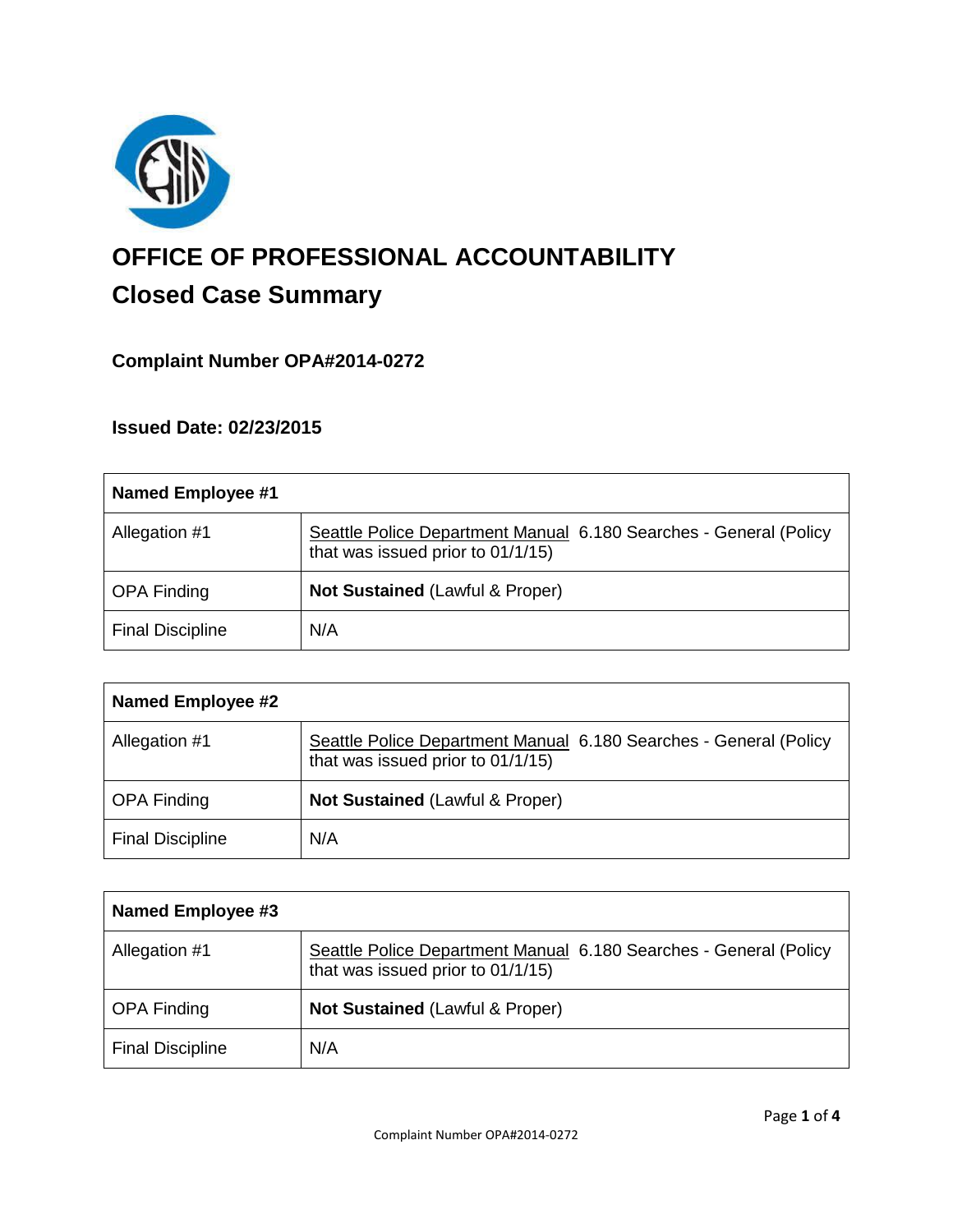| Named Employee #4       |                                                                                                        |
|-------------------------|--------------------------------------------------------------------------------------------------------|
| Allegation #1           | Seattle Police Department Manual 6.180 Searches - General (Policy<br>that was issued prior to 01/1/15) |
| <b>OPA Finding</b>      | <b>Not Sustained (Lawful &amp; Proper)</b>                                                             |
| <b>Final Discipline</b> | N/A                                                                                                    |

| <b>Named Employee #5</b> |                                                                                                        |
|--------------------------|--------------------------------------------------------------------------------------------------------|
| Allegation #1            | Seattle Police Department Manual 6.180 Searches - General (Policy<br>that was issued prior to 01/1/15) |
| <b>OPA Finding</b>       | <b>Not Sustained (Unfounded)</b>                                                                       |
| <b>Final Discipline</b>  | N/A                                                                                                    |

| Named Employee #6       |                                                                                                        |
|-------------------------|--------------------------------------------------------------------------------------------------------|
| Allegation #1           | Seattle Police Department Manual 6.180 Searches - General (Policy<br>that was issued prior to 01/1/15) |
| <b>OPA Finding</b>      | <b>Not Sustained (Lawful &amp; Proper)</b>                                                             |
| <b>Final Discipline</b> | N/A                                                                                                    |

# **INCIDENT SYNOPSIS**

Seattle Police Department employees were twice called to the witness' residence. The initial responding employees were told by the witness that the complainant had assaulted her. The witness had visible injury to her face. The witness stated that the complainant lived in the basement but that he was no longer present. The initial responding employees reported that probable cause existed to arrest the complainant for Harassment and Assault and that there was an extraditable felony warrant for him. Later that evening, the witness reported that the complainant had returned to the residence. The named employees responded. Named employee #6 tried talking the complainant into leaving the residence. While negotiations with the complainant continued, the complainant escaped through a window. The complainant was taken into custody approximately 1 hour later after an area search.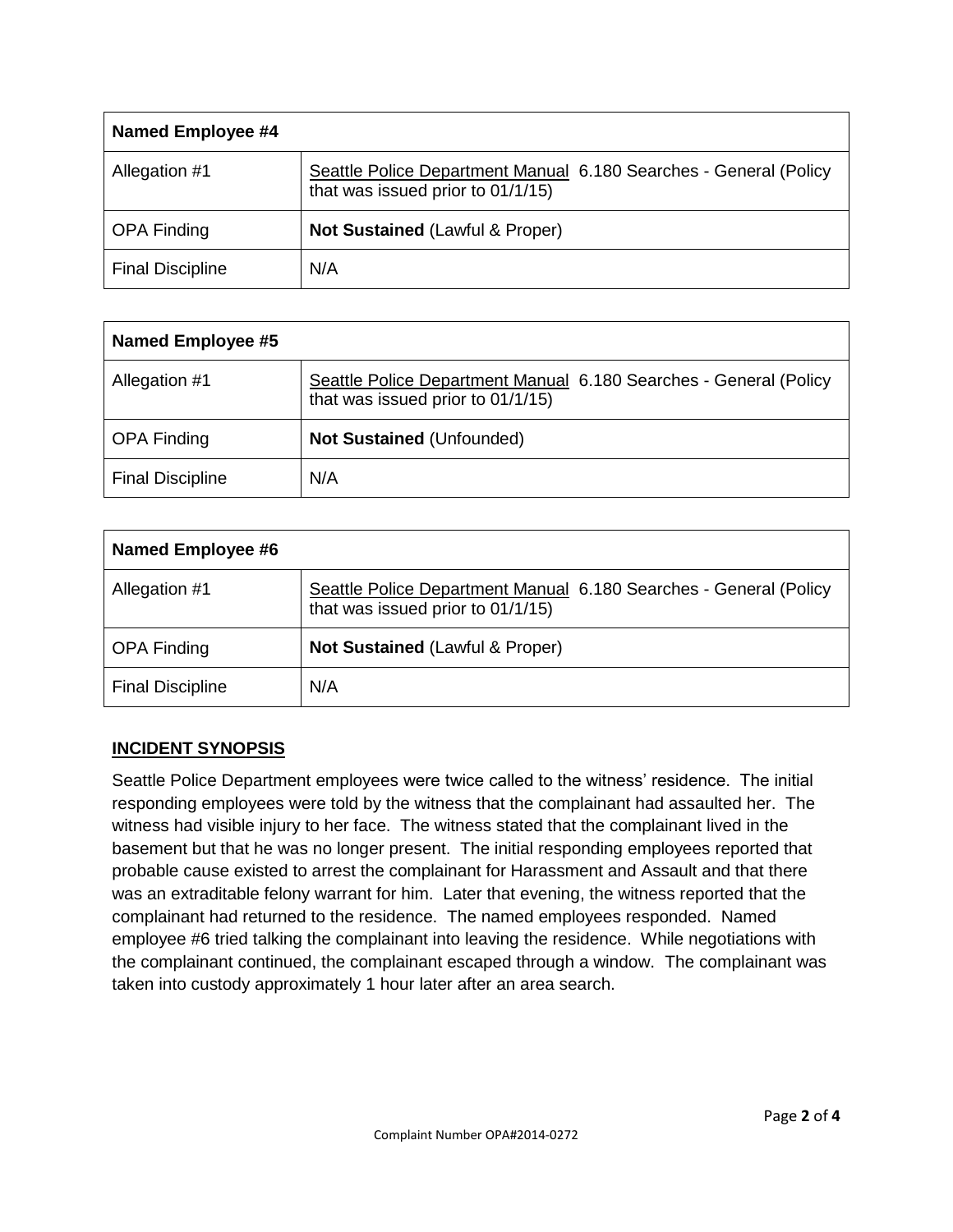# **COMPLAINT**

The complainant alleged that he was unlawfully arrested based on what another person said with no substantiated evidence. The complainant further alleged that the named employees had no legal authority to be in the home without a warrant.

# **INVESTIGATION**

The OPA investigation included the following actions:

- 1. Review of the complaint letter
- 2. Interview of the complainant
- 3. Interview of Witnesses
- 4. Interview of SPD employees
- 5. Review of In-Car Videos

# **ANALYSIS AND CONCLUSION**

Based on the evidence, the named employees had probable cause to arrest the complainant as he was suspected of committing injury to the witness and there was a felony warrant for his arrest regarding another event. The complainant had left the residence prior to the initial responding employees so they could take no action. When the named employees were later called to the home, they responded with the intent to arrest the complainant. As this was the second response by police to the residence that day, safety of the witness was of concern to the named employees. Police may conduct an immediate, warrantless search or seizure under emergency conditions, if there is probable cause to believe that delay in getting a warrant would result in the loss of evidence, escape of the suspect, or harm to police or public.

## **FINDINGS**

#### **Named Employee #1**

The weight of the evidence showed that the named employees had probable cause to make the arrest and they were concerned about the safety of the witness, therefore a finding of **Not Sustained** (Lawful & Proper) was issued for *Searches - General*.

#### **Named Employee #2**

The weight of the evidence showed that the named employees had probable cause to make the arrest and they were concerned about the safety of the witness, therefore a finding of **Not Sustained** (Lawful & Proper) was issued for *Searches - General*.

### **Named Employee #3**

The weight of the evidence showed that the named employees had probable cause to make the arrest and they were concerned about the safety of the witness, therefore a finding of **Not Sustained** (Lawful & Proper) was issued for *Searches - General*.